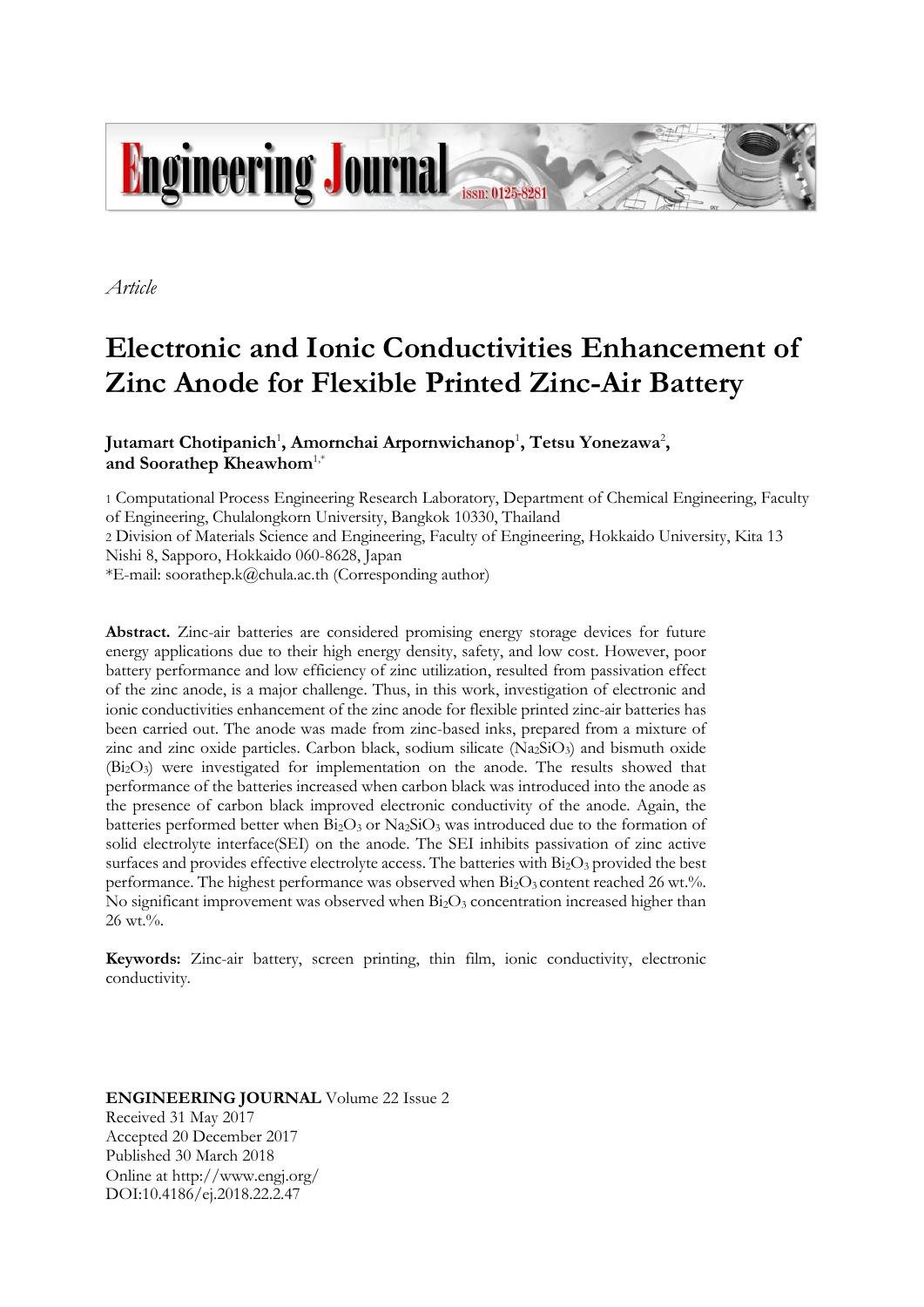#### **1. Introduction**

Recently, fabrication of electronic devices and batteries using printing techniques has received increasing attention because of its simplicity, high throughput and environmental friendliness [1, 2, 3, 4, 5, 6]. Furthermore, printing techniques allow the manufacture of flexible and low-cost devices. Different types of flexible batteries have been successfully fabricated by printing techniques e.g. zinc-manganese oxide battery [7, 8], lithium-ion battery [9], zinc-silver battery [10] and zinc-air battery [11].

Zinc-air batteries are attractive as a power source for many applications [12, 13, 14]. These batteries use relatively safe and low-cost raw materials, but exhibit high specific energy density. Besides, zinc has low toxicity and is environmentally friendly.

Main components of zinc-air batteries include zinc anode and air cathode. The zinc anode significantly affects zinc utilization and performance of the batteries. Recently, the anode made of zinc particles becomes more attractive because of its higher effective surface area which is an important factor determining performance of the batteries [15]. However, passivation of zinc active surfaces by zinc oxide (ZnO) layers generated during discharge restricts the efficiency of zinc utilization [16]. Thus, various synthesis and fabrication methods have been proposed, and different additives were introduced to improve the electrochemical performance of the batteries [17, 18, 19, 20, 21]. These additives must be inert but provide enhancement of electronic conductivity with excellent inter-particle contact and offer optimal electrolyte access.

Li et al. [22] reported that electronic conductivity of the cathode increased with carbon black content. Hilder et al. [23] employed carbon powder as physical bridges to connect isolated zinc particles in polycarbonate films. Also, Hilder et al. [24] reported that additive carbon, functioning as a conductive link between isolated zinc particles in a porous zinc anode, considerably improves performance of the batteries. The addition of graphite powder into an anode was studied [25]. However, this study reported that the graphite blocks the zinc particles and hinders the electrolyte access. Thus, the battery capacity dropped proportionally with increasing of the graphite content and reached its limit at 10 wt.% graphite content. Later, the effects of carbon black additive in the zinc-air batteries were investigated [13]. It was found that the introduction of carbon black remarkably enhanced the electrochemical performance of the batteries because the carbon particles act as conductive bridges connecting between zinc particles.

As it was previously mentioned that the zinc anode prepared from zinc particles offer several advantages for the batteries. Various types of binders or gels have been used to fabricate the zinc anode. The binders bind all active material particles together and prevent them from disintegrating. Poly(tetrafluoroethylene) (PTFE) was used in a zinc/air fuel cell [26]. High ionic conducting polymer electrolyte prepared from poly(vinyl alcohol)(PVA) and poly(acrylic acid) (PAA) was implemented in the zinc-air batteries [27]. Tapioca was also used as a binder for a porous zinc anode in the zinc-air batteries [28]. It was reported that higher utilization of the zinc particles could be achieved indicating that tapioca acts as a good binder. Hilder et al. [24] reported that by using sodium silicate (Na<sub>2</sub>SiO<sub>3</sub>) instead of poly(carbonate) as a binder, the performance of the zinc-air batteries in terms of conductivity and efficiency of the anode were considerably improved. The porous nature of Na<sub>2</sub>SiO<sub>3</sub> binder allows easy penetration of the electrolyte. Na<sub>2</sub>SiO<sub>3</sub> was reported to help minimizing the passivation film on zinc active surfaces created during discharge thus improving discharge capacity of the zinc anode. Moreover, it was reported that Na2SiO3 increases the solubility of ZnO in alkaline electrolytes [29]. Bismuth oxide  $(Bi<sub>2</sub>O<sub>3</sub>)$  has been introduced to improve ionic conductivity for both cathode and electrolyte [30]. A carbon coated Bi<sub>2</sub>O<sub>3</sub> nanoparticles/nitrogen-doped reduced graphene oxide was reported as a high performance anode for lithium-ion batteries [31]. Moreover, the addition of  $Bi<sub>2</sub>O<sub>3</sub>$  has been reported for its effectiveness and simplicity in improving cycling performance of the zinc anode [32]. Previous studies suggested that the enhanced cycle performance resulted from the advanced electrical conductivity [33, 34]. However, in comparison with conductive carbon powder,  $Bi<sub>2</sub>O<sub>3</sub>$  is not the most effective additive to promote the electrical conductivity. Shin et al. [32] suggested that the absorption of zincate ions, produced during discharge of zinc-ion batteries, on the surface of bismuth species helps to improve electrochemical performance of the batteries .Our previous work has successfully fabricated flexible printed zinc-air batteries using a screen printing technique [11]. In this work, further improvement of the batteries is carried out by improving electronic and ionic conductivities of the zinc anode. Three types of additive materials (carbon black,  $Na<sub>2</sub>SiO<sub>3</sub>$  and  $Bi<sub>2</sub>O<sub>3</sub>$ ) were investigated. Carbon black was used to improve electronic conductivity while Na<sub>2</sub>SiO<sub>3</sub> and Bi<sub>2</sub>O<sub>3</sub> were implemented to improve ionic conductivity and to hinder passivation of the zinc active surfaces. The effects of these additives on characteristic and performance of the batteries were studied.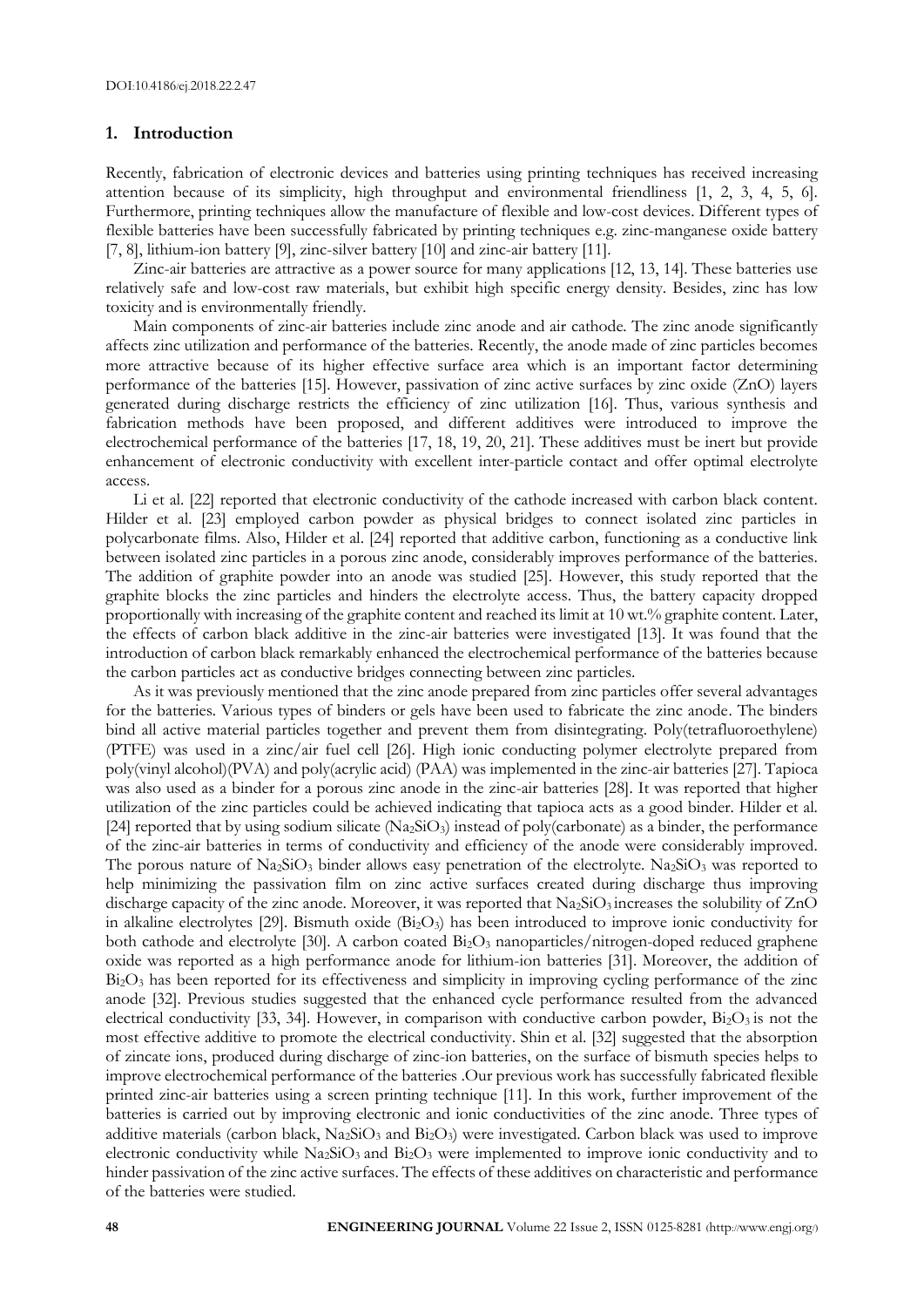#### **2. Experimental Details**

Commercial nano-silver ink (NovaCentrix, 75%) was used to fabricate both the anode and cathode current collectors. Zinc powder (Ajax Finechem Pty. Ltd, 99.9%), ZnO particles (QReC, 99%), styrene-butadiene binder (SBD, Sigma-Aldrich PTE Ltd., 5%), sodium silicate (Na2SiO3, Sigma-Aldrich PTE Ltd., 5% liquid glass solution) and bismuth oxide (Bi2O3, QReC, 99.5%) were used to prepare the anodes. Polyethylene terephthalate(PET) was used as the anode substrate. Carbon black (20 µm particles size, Sigma-Aldrich PTE Ltd.) was used in fabrication of the cathodes and anodes. Toluene (QReC, 99.8%) was used as the solvent for preparing zinc and carbon black based inks for the anodes and cathodes, respectively. Polypropylene membrane (0.45 µm pore sizes, Sigma-Aldrich PTE Ltd.) was used as the air cathode substrate and separator. KOH (QReC) was used to prepare the electrolyte. Methyl ethyl ketone (Ajax Finechem Pty. Ltd.) was used to seal the border of the fabricated batteries. All chemicals were used without further purification.

The anode current collectors were fabricated by screen-printing nano-silver ink on a PET substrate and annealing at 120  $\circ$ C for 1 h. Zinc-based functional ink was prepared by mixing 1 g zinc powder, 0.1053 g ZnO particle, 0.0231 g styrene-butadiene binder and 4 g toluene solvent. ZnO was added to suppress corrosion of the anodes. The zinc-based ink was then printed onto the anode current collectors using screenprinting and annealed at 70 °C for 1 h. To prepare zinc/carbon  $(Zn/C)$  ink, 0.7144 g carbon black was mixed with zinc-based ink. To investigate the effects of Na<sub>2</sub>SiO<sub>3</sub> and Bi<sub>2</sub>O<sub>3</sub>, 0.0183 g Na<sub>2</sub>SiO<sub>3</sub> or 0.7144 g Bi<sub>2</sub>O<sub>3</sub> were mixed with  $Zn/C$  ink, respectively. In the case of investigating  $Na<sub>2</sub>SiO<sub>3</sub>$  which also functioned as a binder, the Zn/C ink was prepared by using deionized water as the solvent without the insoluble styrenebutadiene binder. Also,  $2.05$  g and  $2.75$  g  $Bi<sub>2</sub>O<sub>3</sub>$  were used to fabricate the anodes to investigate the effects of Bi2O<sup>3</sup> content.

The electrical resistivity of the anodes was measured by the van der Pauw method using a 4-point probe (Keithley Instruments, 2182A digital nanovoltmeter). The crystalline structure of the zinc anodes was analyzed by X-ray diffractometer (XRD; Bruker, D2 PHASER) operating in the reflection mode using Cu Kα radiation. The morphologies of the anodes were analyzed by Field Emission Scanning Electron Microscope (FESEM; JEOL, JSM-5800LV) operated at 15.0 kV.

The cathode current collectors were prepared by screen-printing nano-silver ink on polypropylene membrane substrate and annealing at 120 ◦C for 1 h. The cathodes were fabricated by screen-printing carbon black ink, prepared by mixing 1.0 g carbon black, 0.1320 g styrene butadiene binder and 2 g of toluene solvent, on top of the cathode current collectors and annealed at 70 ◦C for 1 h. 0.1 mL of 9 M KOH solution in deionized water used as the electrolyte was dropped onto the anodes. Subsequently, a polypropylene separator was immersed in 9 M KOH solution for 5 min. The batteries were fabricated by laminating the separator between the cathodes and the anodes. The borders of the batteries were sealed by methyl ethyl ketone.

Battery performance was determined by battery analyzer (Battery Metric, MC2020). The polarization curve of each battery was determined using five experiments on five independent samples. The polarization curve was obtained by varying the discharge current density in the range of 0-10 mA/cm<sup>2</sup> . The batteries were also discharged at constant current density at 1 or 2 mA/cm<sup>2</sup> . The area under each voltage-time discharge curve is proportional to total energy that the batteries delivered. In comparison, the voltage profile is proportional to power of the batteries. The energy density was calculated from multiplication of the area under the curve and the discharge current density. The power density was estimated from multiplication of the average voltage and the discharge current density. Moreover, electrochemical impedance spectroscopy (EIS) measurement was performed using a potentiostat/galvanostat with impedance measurement unit (AMETEK, PAR VersaSTAT 3A). The EIS measurements were carried out at a DC discharge current density of 2 mA/cm<sup>2</sup> with an AC excitation signal of 10mV. in the frequency range of 10<sup>-1</sup> to 10<sup>5</sup> Hz.

#### **3. Results and Discussion**

Figure 1(a) shows a cross-sectional diagram of the zinc-air batteries. Zinc is the anode active material. The dissolution of zinc involves two steps. The oxidation of zinc to zincate ion  $(Zn(OH)<sub>4</sub><sup>2</sup>)$  occurs in the first step. Zn(OH)<sup>4</sup> <sup>2</sup>– is soluble in an aqueous alkaline electrolyte.

$$
Zn + 4OH \longrightarrow Zn(OH)42- + 2e
$$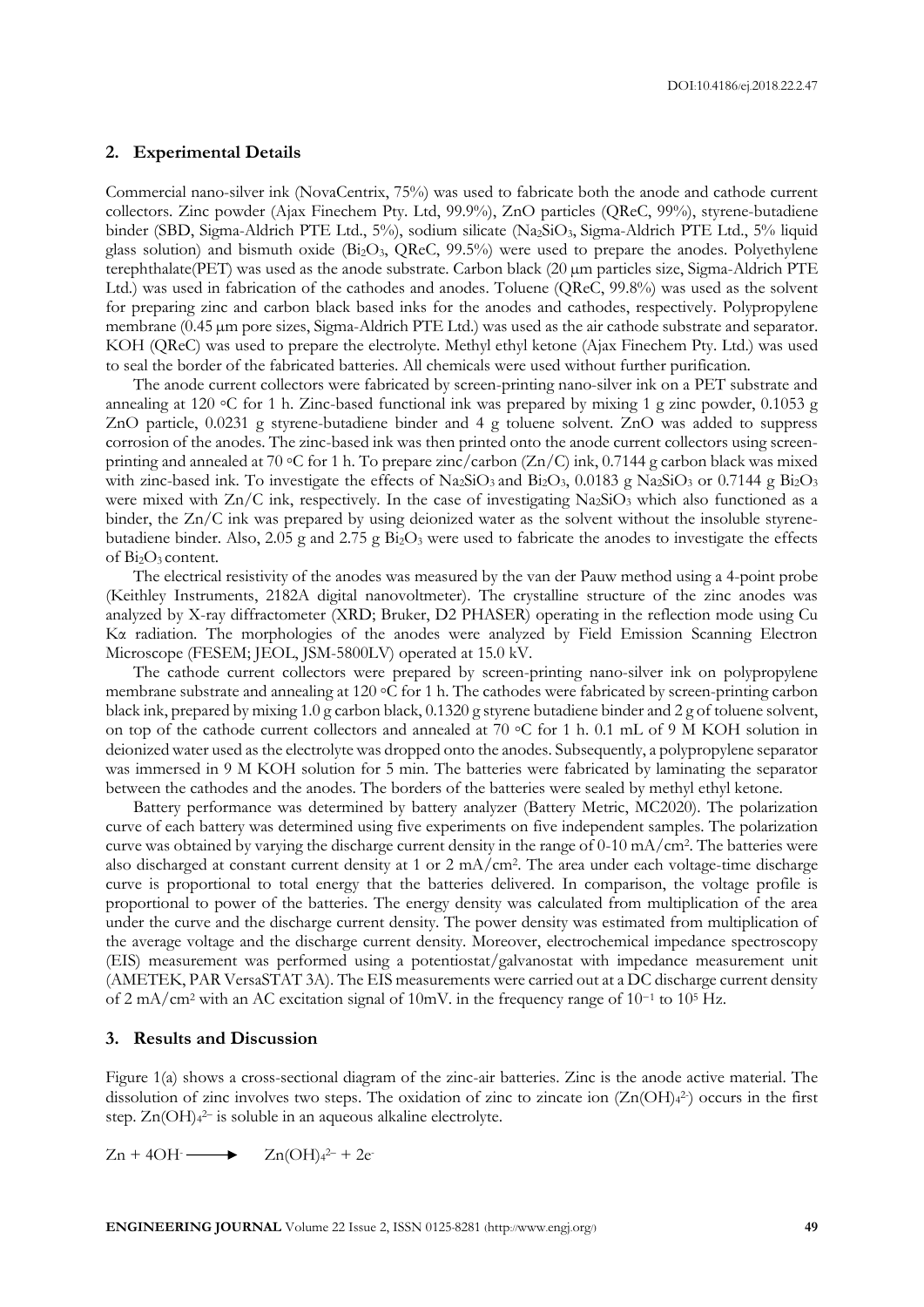After that, precipitation of zinc oxide (ZnO) takes place when the dissolved  $Zn(OH)_{4}^{2-}$  reaches its solubility limit.

$$
Zn(OH)42- \longrightarrow ZnO + H2O + 2OH
$$

At the anode, zinc and hydroxide ion (OH–), supplied from the electrolyte, are consumed. Simultaneously,  $ZnO$  and water  $(H<sub>2</sub>O)$  are produced.

$$
Zn + 2OH \longrightarrow ZnO + H_2O + 2e
$$

During discharge over time, zinc particles in the anode upon oxidation generate Zn(OH)<sub>4</sub>2-. Zn(OH)<sub>4</sub>2dissolves in an alkaline electrolyte and relaxes into ZnO. ZnO, precipitated from supersaturated Zn(OH)<sub>4</sub><sup>2-</sup> at the surface of zinc particles, forms a loose and porous inactive layer. Though this layer does not completely block the surface of zinc particles, it impedes OH– and Zn(OH)<sup>4</sup> <sup>2</sup>– transport [35]. Besides, at high current density and supersaturated Zn(OH)<sub>4</sub><sup>2-</sup>, zinc can directly change into ZnO film. This oxide film behaves as a barrier for further dissolution of the zinc particles [36].

Oxygen (O2) from atmospheric air is the cathode active material. At the cathode, the oxygen reduction reaction (ORR) consumes  $O_2$  and  $H_2O$  and simultaneously produces OH–. Thus, OH–generated at the cathode transports through the separator and makes up OH– consumed at the anode. In contrast, H2O produced at the anode transfers across the separator and replenishes H2O consumed at the cathode.

$$
O_2 + 2H_2O + 4e^- \longrightarrow 4OH^-
$$

Figure 1(b) shows a photographic image of the fabricated batteries. The dimension of the batteries is 2.5  $cm \times 2.5$  cm with a total thickness of 0.8 mm. The active area of the batteries is 6.25 cm<sup>2</sup>.



Fig. 1. (a) cross-sectional diagram of the zinc-air batteries and (b) photographic image of the fabricated batteries.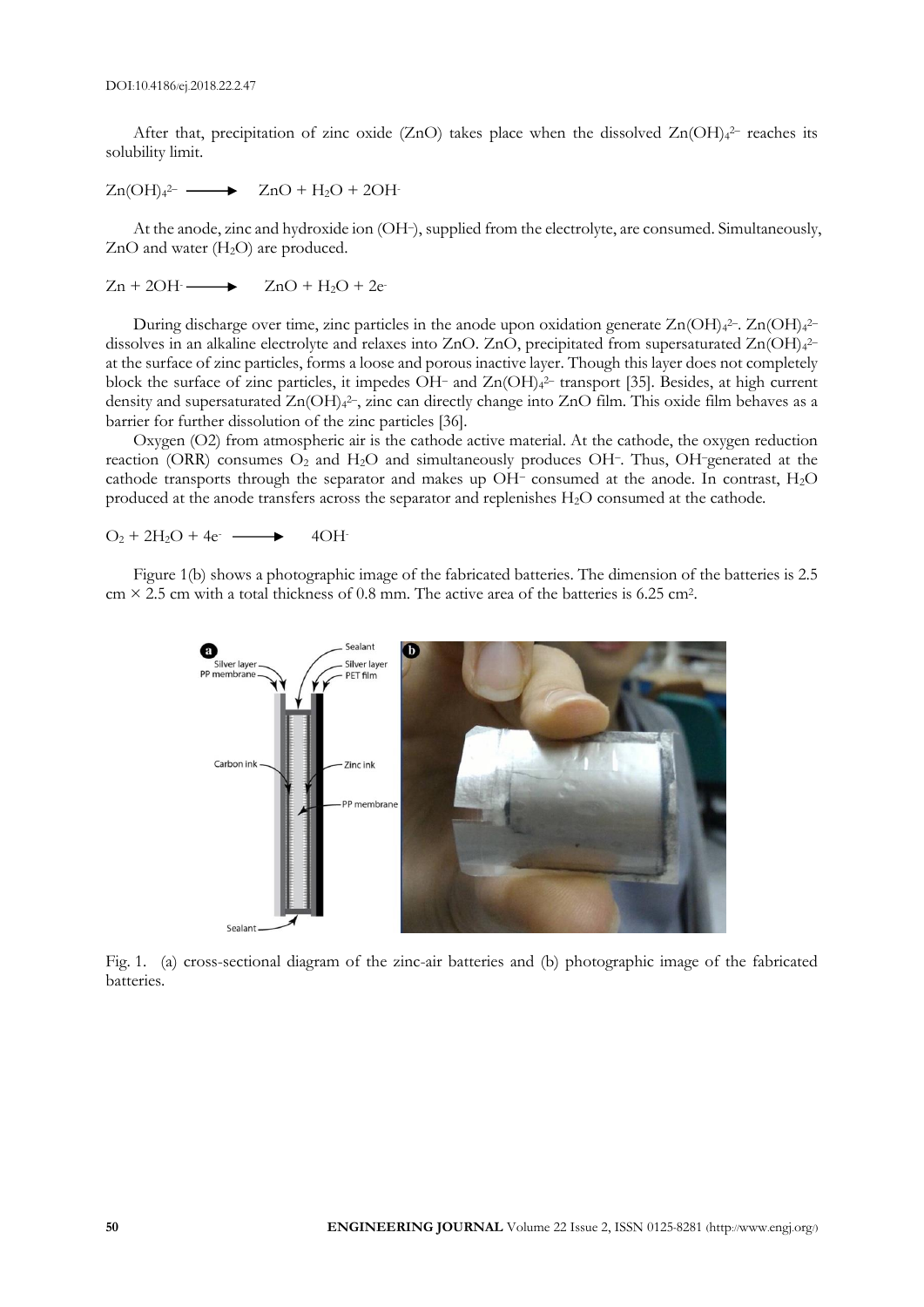

Fig. 2. XRD patterns of the anodes: Zn ink (88.62 Zn, 9.33 ZnO, 2.04 SBD, wt.% dry basis), Zn ink/C (54.26Zn, 5.71 ZnO, 1.25 SBD, 38.77 C, wt.% dry basis), Zn ink/C/C/Na2SiO3(54.41 Zn, 5.73 ZnO, 38.87 C,  $1.00\text{Na}_2\text{SiO}_3$ , wt.% dry basis) and Zn ink/C/C/Bi<sub>2</sub>O<sub>3</sub>(39.10 Zn, 4.12 ZnO, 0.90 SBD, 27.94 C, 27.94 Bi2O3, wt.%dry basis).

The zinc anodes printed on top of the anode current collectors were characterized using XRD analysis. The XRD patterns are depicted in Fig. 2. The patterns were compared with the peaks reported by Joint Committee on Power Diffraction Standards (JCPDS). In all cases, the patterns confirm that the anodes contain high crystallinity of silver and zinc. The patterns also confirm the presence of additives (carbon black, Na2SiO<sup>3</sup> and Bi2O3). Moreover, the products of a reaction between zinc and additives were not detected.

FESEM images of the zinc anodes with various additives are shown in Fig. 3. Figure 3(a) clearly shows that zinc particles deposited on the anode without additives are not well contacted and do not form contiguous electrical pathways throughout the surface, thus providing poor electrical conductivity. In addition, during discharge, ZnO, which is a discharge product, is formed at the surfaces of zinc particles resulting in further decreasing of electrical conductivity as ZnO is not a good electrical conductor. Figure 3(b) shows the FESEM image of the zinc anode mixed with carbon black. As shown in the figure, carbon flakes are observed. These carbon flakes act as conductive bridges to connect the isolated zinc particles resulting in improvement of electrical conductivity of the anode. Moreover, during discharge, though nonconductive ZnO is formed, carbon flakes function as conductive pathways and help stabilizing electrical conductivity of the anode. Figure  $3(c)$  shows the FESEM image of the zinc anode mixed with carbon black and Na<sub>2</sub>SiO<sub>3</sub>. Na<sub>2</sub>SiO<sub>3</sub> functions as a binder holding all particles together. A matrix of  $Na<sub>2</sub>SiO<sub>3</sub>$  as well as carbon flakes are observed. In Fig.  $3$ (d), zinc-based ink was mixed with carbon black and  $Bi<sub>2</sub>O<sub>3</sub>$ . The FESEM image shows small particles of Bi2O<sup>3</sup> distributed over zinc particles. In addition, carbon flakes can be noticed.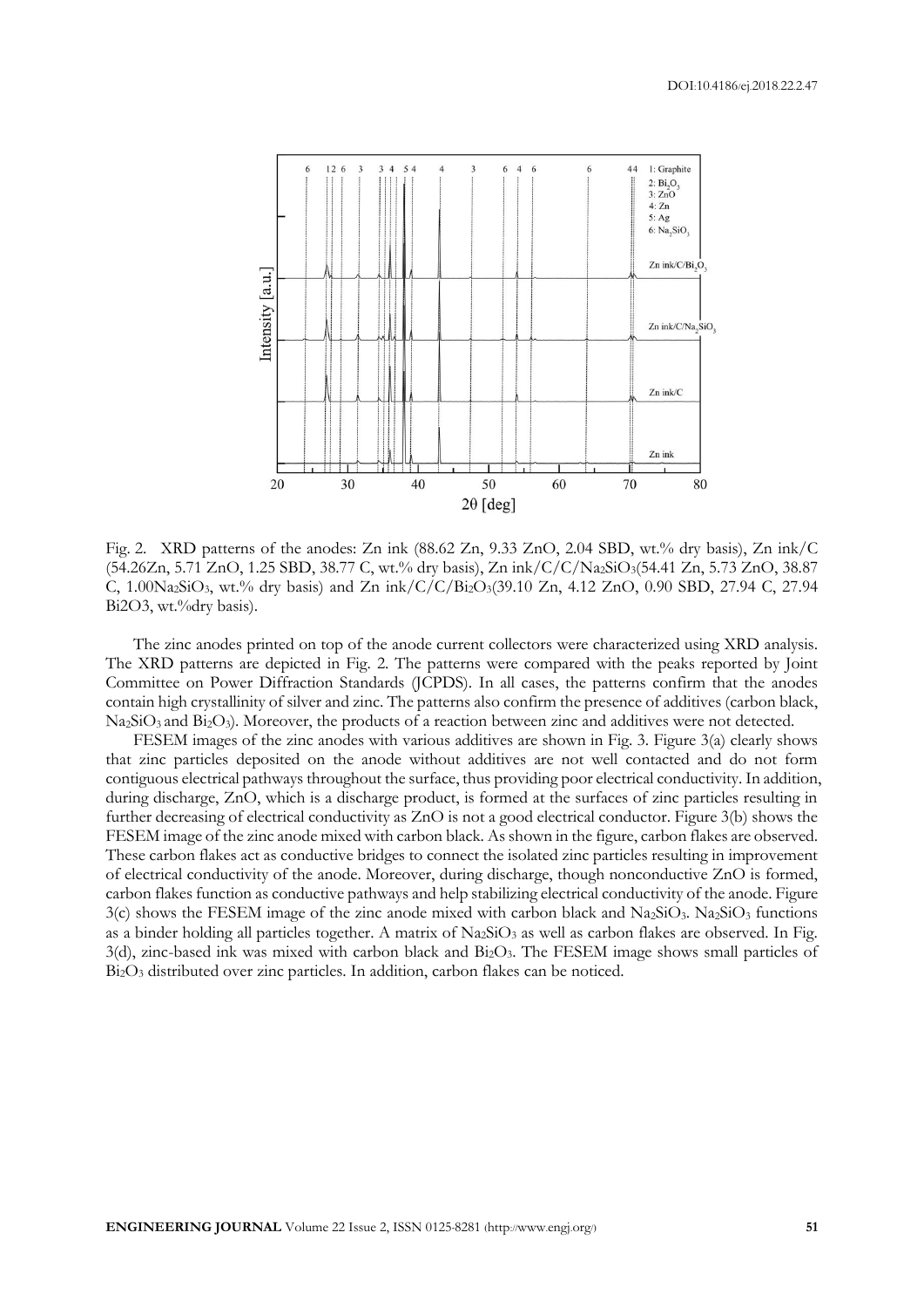

Fig. 3. FESEM images of the zinc anodes with various additives: (a) without additives (88.62 Zn, 9.33 ZnO, 2.04 SBD, wt.% dry basis), (b) carbon black (54.26 Zn, 5.71 ZnO, 1.25 SBD, 38.77 C, wt.% dry basis), (c) carbon black/Na2SiO3 (54.41 Zn, 5.73 ZnO, 38.87 C, 1.00 Na2SiO3, wt.% dry basis) and (d) carbon black/Bi2O<sup>3</sup> (39.10 Zn, 4.12 ZnO, 0.90 SBD, 27.94 C, 27.94 Bi2O3, wt.% dry basis).

Table 1. Electrical resistivity and EIS parameters of the batteries: No additives (88.62 Zn, 9.33 ZnO, 2.04 SBD, wt.% dry basis), C (54.26 Zn, 5.71 ZnO, 1.25 SBD, 38.77 C, wt.% dry basis), C/Na2SiO<sub>3</sub> (54.41 Zn, 5.73 ZnO, 38.87 C, 1.00 Na2SiO3, wt.% dry basis) and C/Bi2O<sup>3</sup> (39.10 Zn, 4.12 ZnO, 0.90 SBD, 27.94 C,  $27.94 \text{ Bi}_2\text{O}_3$ , wt.% dry basis).

|               | Anode resistivity | $\mathbf{R}_{e}$ | $\mathbf{R}_{\text{ct}}$ |
|---------------|-------------------|------------------|--------------------------|
|               | $(\Omega/\Box)$   | $(\Omega/cm^2)$  | $(\Omega/cm^2)$          |
| No additives  | 0.0154            | 1.46             | 4.40                     |
|               | 0.0122            | 0.81             | 3.24                     |
| $C/Na_2SiO_3$ | 0.0362            | 0.91             | 2.41                     |
| $C/Bi_2O_3$   | 0.0125            | 0.82             | 1.94                     |

Table 1 shows the sheet resistance of the anodes using various additives. The resistance of the anode without additional conductive materials was 0.0154  $\Omega/\square$ . The resistance of the anode decreased when zincbased ink was mixed with carbon black (Zn/C) as the introduced carbon flakes provide conductive pathways to connect the isolated zinc particles. Mixing  $Zn/C$  based ink with  $Bi_2O_3$  did not affect significantly the electrical resistance of the anode. However, when  $Zn/C$  based ink was mixed with Na2SiO<sub>3</sub>, the electrical resistance of the anode slightly increased because  $Na_2SiO_3$  has low electrical conductivity.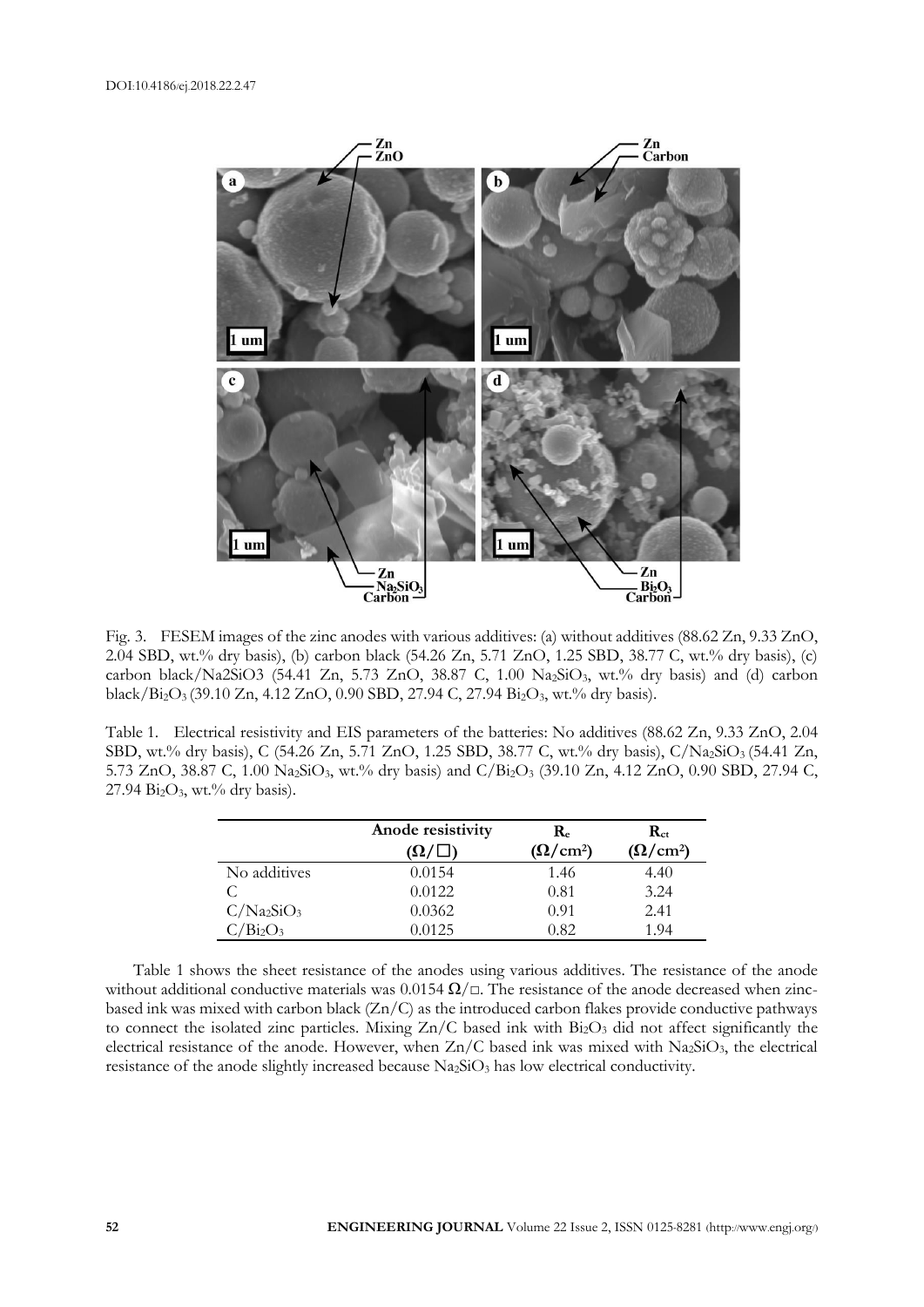

Fig. 4. Polarization curves of the batteries with various additives: No additives (88.62 Zn, 9.33 ZnO, 2.04 SBD, wt.% dry basis), C (54.26 Zn, 5.71 ZnO, 1.25 SBD, 38.77 C, wt.% dry basis), C/Na2SiO3 (54.41 Zn, 5.73 ZnO, 38.87 C, 1.00 Na2SiO3, wt.% dry basis) and C/Bi2O<sup>3</sup> (39.10 Zn, 4.12 ZnO, 0.90 SBD, 27.94 C,  $27.94$  Bi<sub>2</sub>O<sub>3</sub>, wt.% dry basis).

Figure 4 shows the polarization curves of the batteries with various additives. The performance of the battery without additive was the lowest. During discharge, zinc transforms to Zn(OH)4<sup>2-</sup>. Zn(OH)4<sup>2-</sup> further relaxes into ZnO depositing on the surfaces of zinc particles. ZnO has much lower conductivity in comparison to zinc. Moreover, ZnO impedes the transport of OH– and Zn(OH)<sup>4</sup> <sup>2</sup>– or partially passivates the zinc active surfaces by blocking electrolyte access. By mixing the zinc-based ink with carbon black, the performance of the batteries significantly enhanced. The added carbon flakes provide effective conductive pathways for the anode. By introducing Na<sub>2</sub>SiO<sub>3</sub> or Bi<sub>2</sub>O<sub>3</sub>, the performance of the batteries was significantly enhanced although these additives have small effects on electrical resistance of the anode, as reported in Table 1. This issue is further discussed using EIS data.



Fig. 5. Nyquist plots for electrochemical impedance spectroscopy of the batteries: No additives (88.62 Zn, 9.33 ZnO, 2.04 SBD, wt.% dry basis), C (54.26 Zn, 5.71 ZnO, 1.25 SBD, 38.77 C, wt.% dry basis),C/Na2SiO<sup>3</sup> (54.41 Zn, 5.73 ZnO, 38.87 C, 1.00 Na2SiO3, wt.% dry basis) and C/Bi2O<sup>3</sup> (39.10 Zn, 4.12 ZnO, 0.90 SBD, 27.94 C, 27.94 Bi<sub>2</sub>O<sub>3</sub>, wt.% dry basis).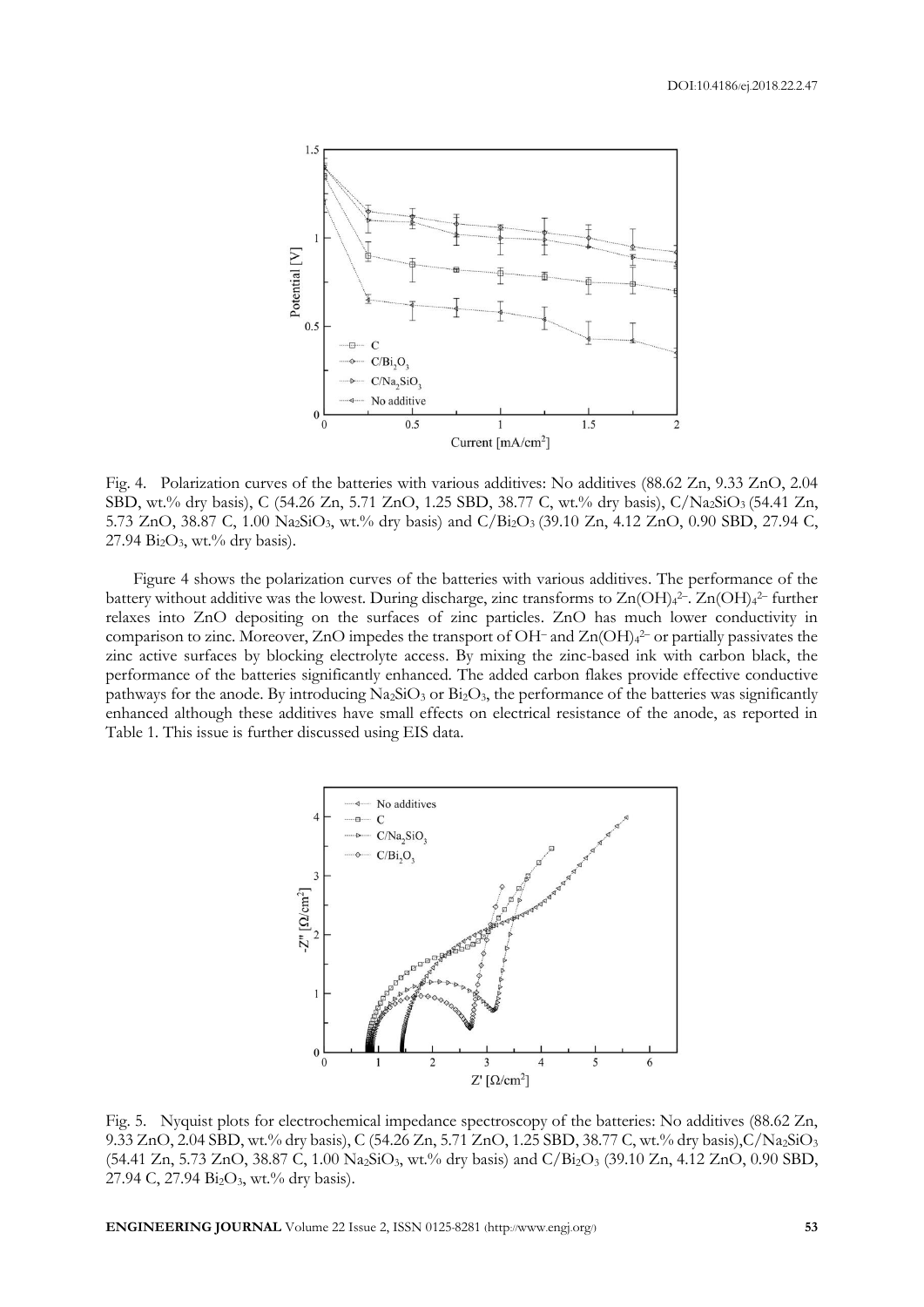Figure 5 presents the Nyquist plot of EIS data of the batteries with different additives at a current density of 2 mA/cm<sup>2</sup> . The EIS data present two overlapping semicircles with one in the high frequency area and a sloping line in the low frequency area. The first interception at the high frequency end, represents the sum of ohmic resistance  $(R_e)$  of each cell. The semicircle at high frequency is associated with an interfacial capacitance and a charge transfer resistance  $(R_{ct})$ . The value of  $R_{ct}$  of each case was approximated by fitting the EIS data to an equivalent circuit model. The estimated EIS parameters are shown in Table 1. The battery without additives has the largest  $R_{ct}$ , while the  $R_{ct}$  of the battery with  $Bi_2O_3$  is lower than others. The smaller Rct indicates that the electrode surface reaction process is faster, which has beneficial effects on the performance of the batteries. In other words, the increase in charge transfer resistance leads to a slow zinc dissolution rate. The results suggested that carbon black effectively reduces the ohmic resistance of the batteries. In addition, the presence of  $\text{Na}_2\text{SiO}_3$  and  $\text{Bi}_2\text{O}_3$  in the anode further enhanced the performance of the batteries by reducing the charge transfer resistance. Adsorption of Na<sub>2</sub>SiO<sub>3</sub> or Bi<sub>2</sub>O<sub>3</sub> on zinc particles forms solid electrolyte interface (SEI) on the zinc particles and hinders direct precipitation of ZnO but allows penetration of the electrolyte to the zinc active surfaces. Besides,  $Na<sub>2</sub>SiO<sub>3</sub>$  helps enhancing the solubility of ZnO [29] by suppressing precipitation of ZnO at the surfaces of zinc particles. Both additives have favorable effects on performance of the batteries.

The results agree with the results reported by Hilder et al. [24] that the performance of the batteries can significantly be enhanced by replacing polycarbonate binder with sodium silicate binder. Although, both Na<sub>2</sub>SiO<sub>3</sub> and Bi<sub>2</sub>O<sub>3</sub> could enhance the performance of the batteries, however, the performance of the battery using Na<sub>2</sub>SiO<sub>3</sub> was lower than that of  $Bi_2O_3$  because adding  $Bi_2O_3$  did not adversely affect electrical conductivity, as Na<sub>2</sub>SiO<sub>3</sub>, as shown in Table 1. Bi<sub>2</sub>O<sub>3</sub> improved ionic conductivity of the anode and inhibited passivation of zinc particles [37] by facilitating the transport of hydroxide ions across multilayers of zinc particles, including those which do not directly make contact with the electrolyte.



Fig. 6. Polarization curves of the batteries using carbon black and various wt.% of Bi2O3: no Bi2O3 (54.26 Zn, 5.71 ZnO, 1.25 SBD, 38.77 C, wt.% dry basis), 10 wt.% Bi2O<sup>3</sup> (39.10 Zn, 4.12 ZnO, 0.90 SBD, 27.94 C, 27.94 Bi2O3, wt.% dry basis), 26 wt.% Bi2O<sup>3</sup> (25.69 Zn, 2.70 ZnO, 0.59 SBD, 18.35 C, 52.66 Bi2O3, wt.% dry basis) and 32 wt.% Bi2O<sup>3</sup> (21.77 Zn, 2.29 ZnO, 0.50 SBD, 15.55 C, 59.88 Bi2O3, wt.% dry basis).

Figure 6 shows the polarization curves of the batteries with carbon black and  $Bi<sub>2</sub>O<sub>3</sub>$  at various concentrations. It is shown that when  $Bi<sub>2</sub>O<sub>3</sub>$  content in zinc-based ink was increased, the batteries exhibited slightly higher potential especially at high current density. However, the batteries with 26 wt.% and 36 wt.%  $Bi<sub>2</sub>O<sub>3</sub>$  showed similar characteristics. Beyond 26 wt.%  $Bi<sub>2</sub>O<sub>3</sub>$ , significant improvement of the batteries was not observed. Excessive loading of  $Bi<sub>2</sub>O<sub>3</sub>$  does not benefit electrochemical performance of the batteries because Bi2O<sup>3</sup> does not take part in zinc dissolution reaction but only form SEI layer on zinc active surfaces.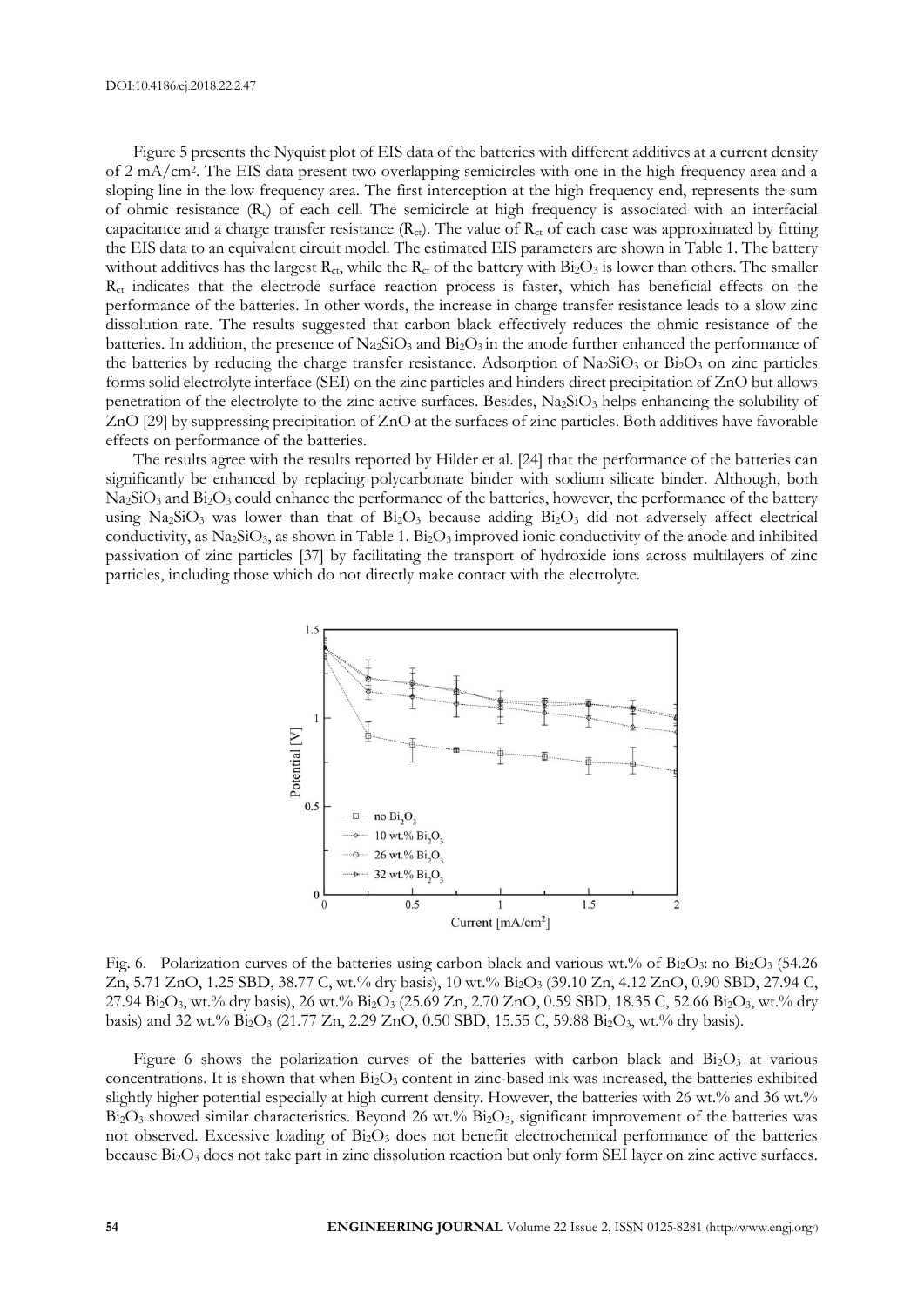Moreover, excessive loading of  $Bi_2O_3$  may result in adverse effects to the performance of the batteries as it reduces the zinc content in the anode.



Fig. 7. Ragone diagram of the batteries using carbon black and various wt.% of Bi<sub>2</sub>O<sub>3</sub>: no Bi<sub>2</sub>O<sub>3</sub> (54.26 Zn, 5.71 ZnO, 1.25 SBD, 38.77 C, wt.% dry basis), 10 wt.% Bi2O<sup>3</sup> (39.10 Zn, 4.12 ZnO, 0.90 SBD, 27.94 C, 27.94  $Bi_2O_3$ , wt.% dry basis), 26 wt.%  $Bi_2O_3$  (25.69 Zn, 2.70 ZnO, 0.59 SBD, 18.35 C, 52.66  $Bi_2O_3$ , wt.% dry basis) and 32 wt.%  $Bi_2O_3$  (21.77 Zn, 2.29 ZnO, 0.50 SBD, 15.55 C, 59.88  $Bi_2O_3$ , wt.% dry basis).

Figure 7 shows the Ragone plot of the batteries using carbon black and  $Bi<sub>2</sub>O<sub>3</sub>$  at various concentrations. The Ragone plot shows the relationship between energy density and power density at current densities of 1.0 mA/cm<sup>2</sup> and 2.0 mA/cm<sup>2</sup> . The energy density shows how much energy is available, while the power density present show fast the energy can be discharged. As power density increases, the energy density significantly decreases. By increasing the content of Bi2O3, both energy and current densities of the batteries were improved. However, the improvement reached the limit at 26 wt.% Bi2O3. As previously discussed, immoderate loading of Bi<sub>2</sub>O<sub>3</sub> lowers the zinc content, which is the main reactant in zinc dissolution reaction.

### **4. Conclusion**

This work highlighted the improvement of electrochemical performance for flexible printed zinc-air batteries. The use of additive materials including carbon black,  $Na_2SiO_3$  and  $Bi_2O_3$  for implementation on the anode was investigated. The addition of carbon black is an effective method to improve electronic conductivity of the anode. Again, when  $Bi_2O_3$  or  $Na_2SiO_3$  were introduced, the batteries performed better.  $Bi_2O_3$  and Na<sub>2</sub>SiO<sub>3</sub> contributed in inhibiting passivation of zinc active surfaces and provides effective electrolyte access. Overall,  $Bi_2O_3$  and  $Na_2SiO_3$  facilitated the transport of hydroxide ions across multilayers of zinc particles, including those which do not directly contact with the electrolyte. Thus, the printed zinc-air batteries show higher performance and more promise for future electronic devices. Moreover, the addition of these additives can be extended to the application for other zinc-ion batteries.

#### **Acknowledgments**

The Higher Education Research Promotion and National Research University Project of Thailand, Office of the Higher Education Commission **(**NRU**-**59**-**051**-**EN**)** and The Institutional Research Grant **(**Chulalongkorn University, RES**-**57**-**411**-**21**-**076 and The Thailand Research Fund, IRG**-**5780014**)** are acknowledged**.** T**.**Y**.** thanks the partial support from Hokkaido University and Canon Foundation**.** S**.**K**.**  thanks Hokkaido University for the financial support for his stay in Sapporo**.**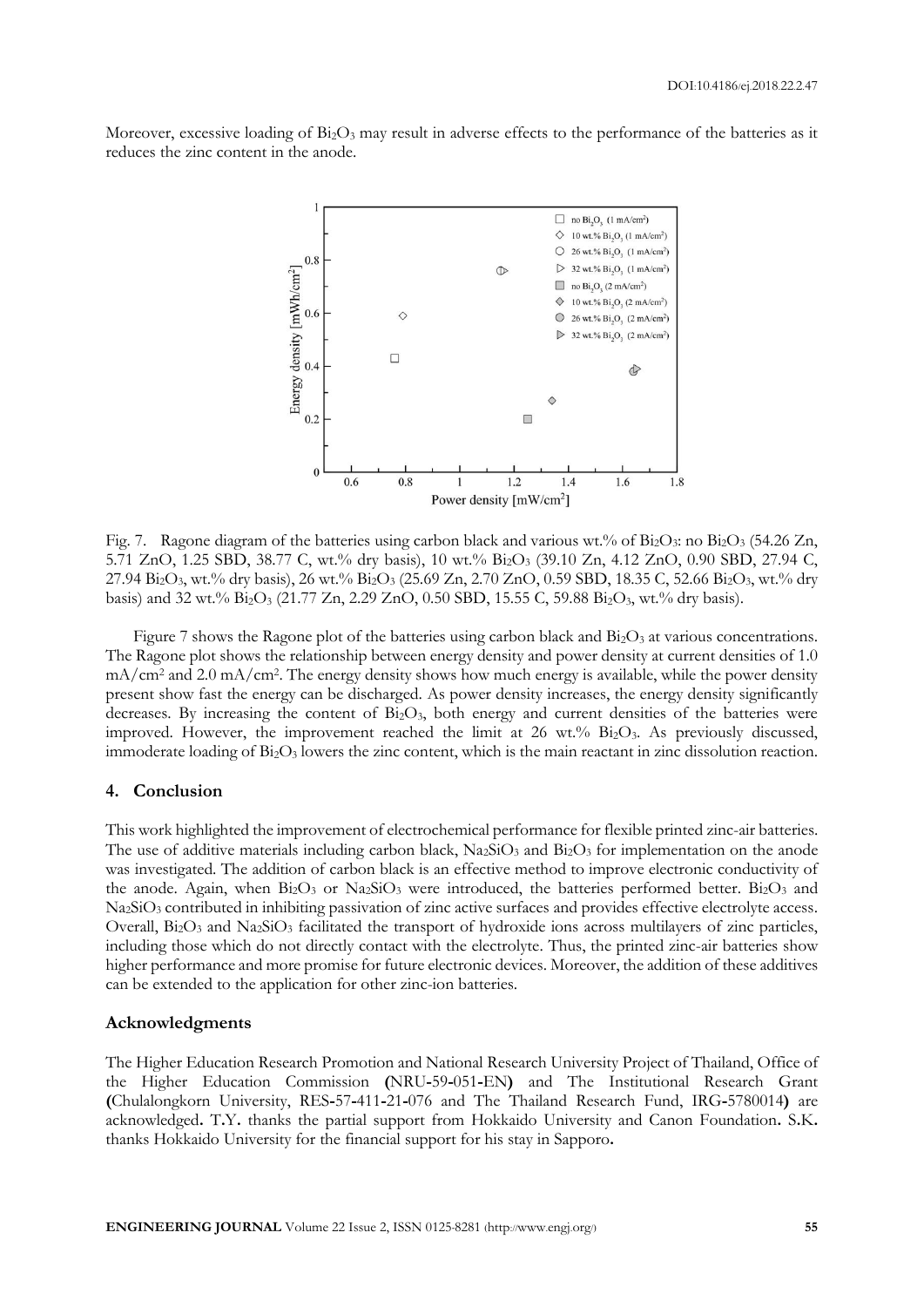## **References**

- [1] A. C. Siegel, S. T. Phillips, M. D. Dickey, N. Lu, Z. Suo, and G. M. Whitesides, "Foldable printed circuitboards on paper substrates," *Adv. Funct. Mater.*, vol. 20, no. 1, pp. 28–35, 2010.
- [2] G. Grau, J. Cen, H. Kang, R. Kitsomboonloha, W. J. Scheideler, and V. Subramanian, "Gravureprintedelectronics: Recent progress in tooling development, understanding of printing physics, and realization ofprinted devices," *Flex. Printed Elec.*, vol. 1, no. 2, p. 023002, Jun. 2016.
- [3] S. Park, M. Vosguerichian, and Z. Bao, "A review of fabrication and applications of carbon nanotube film-based flexible electronics," *Nanoscale*, vol. 5, pp. 1727–1752, 2013.
- [4] N. Panuthai, R. Savanglaa, P. Praserthdam, and S. Kheawhom, "Characterization of copper-zinc nanoparticles synthesized via submerged arc discharge with successive reduction process," *Jpn. J. Appl. Phys.*, vol. 53, pp. 05HA11–1 – 05HA11–6, 2014.
- [5] S. Suren, W. Limkitnuwat, P. Benjapongvimon, and S. Kheawhom, "Conductive film by spray pyrolysis of self-reducing copper-silver amine complex solution," *Thin Solid Films*, vol. 607, pp. 36–42, May 2016.
- [6] K. Wongrujipairoj, L. Poolnapol, A. Arpornwichanop, S. Suren, and S. Kheawhom, "Suppression of zinc anode corrosion for printed flexible zinc-air battery," *Phys. Status Solidi B*, vol. 254, no. 2, pp.1600442-1–1600442-6, 2017.
- [7] A. M. Gaikwad, D. A. Steingart, and T. N. Ng, "A flexible high potential printed battery for powering printed electronics," *Appl. Phys. Lett.*, vol. 102, no. 23, p. 233302, 2013.
- [8] W. Lao-atiman, T. Julaphatachote, P. Boonmongkolras, and S. Kheawhom, "Printed Transparent Thin Film Zn-MnO<sup>2</sup> Battery," *J. Electrochem. Soc.*, vol. 164, no. 4, pp. A859–A863, Feb. 2017.
- [9] S. Kim, K. Choi, S. Cho, S. Choi, S. Park, and S. Lee, "Printable solid-state lithium-ion batteries: A newroute toward shape-conformable power sources with aesthetic versatility for flexible electronics," *NanoLett.*, vol. 15, no. 8, pp. 5168–5177, 2015.
- [10] K. T. Braam, S. K. Volkman, and V. Subramanian, "Characterization and optimization of a printed, primarysilver-zinc battery," *J. Power Sources*, vol. 199, pp. 367–372, Feb. 2012.
- [11] S. Suren and S. Kheawhom, "Development of a High Energy Density Flexible Zinc-Air Battery," *J. Electrochem. Soc.*, vol. 163, no. 6, pp. A846–A850, Jan. 2016.
- [12] D. U. Lee, H. W. Park, D. Higgins, L. Nazar, and Z. Chen, "Highly active graphene nanosheets prepared via extremely rapid heating as efficient zinc-air battery electrode material," *J. Electrochem. Soc.*, vol. 160, no. 9, pp. F910–F915, 2013.
- [13] M. N. Masri and A. A. Mohamad, "Effect of adding carbon black to a porous zinc anode in a zinc-air battery," *J. Electrochem. Soc.*, vol. 160, no. 4, pp. A715–A721, 2013.
- [14] F. W. Thomas Goh, Z. Liu, T. S. A. Hor, J. Zhang, X. Ge, Y. Zong, A. Yu, and W. Khoo, "A nearneutral chloride electrolyte for electrically rechargeable zinc-air batteries," *J. Electrochem. Soc.*, vol. 161, no. 14, pp. A2080–A2086, 2014.
- [15] N. Shaigan, W. Qu, and T. Takeda, "Morphology control of electrodeposited zinc from alkaline zincate solutions for rechargeable zinc-air batteries," *ECS Trans.*, vol. 28, pp. 35–44, 2010.
- [16] J. Chen and F. Cheng, "Combination of lightweight elements and nanostructured materials for batteries," *Acc. Chem. Res.*, vol. 42, no. 6, pp. 713–723, 2009.
- [17] S.-W. Eom, C.-W. Lee, M.-S. Yun, and Y.-K. Sun, "The roles and electrochemical characterizations of activated carbon in zinc-air battery cathodes," *Electrochim. Acta*, vol. 52, no. 4, pp. 1592 – 1595, 2006.
- [18] S.-M. Lee, Y.-J. Kim, S.-W. Eom, N.-S. Choi, K.-W. Kim, and S.-B. Cho, "Improvement in selfdischarge of Zn anode by applying surface modification for Zn-air batteries with high energy density," *J. Power Sources*, vol. 227, pp. 177 – 184, 2013.
- [19] H. S. Kim, Y. N. Jo, W. J. Lee, K. J. Kim, and C. W. Lee, "Coating on zinc surface to improve the electrochemical behavior of zinc anodes for zinc-air fuel cells," *Electroanalysis*, vol. 27, no. 2, pp. 517– 523, 2015.
- [20] C. W. Lee, K. Sathiyanarayanan, S. W. Eom, and M. S. Yun, "Novel alloys to improve the electrochemicalbehavior of zinc anodes for zinc/air battery," *J. Power Sources*, vol. 160, no. 2, pp. 1436– 1441, 2006.
- [21] Y. N. Jo, H. S. Kim, K. Prasanna, P. R. Ilango, W. J. Lee, S. W. Eom, and C. W. Lee, "Effect of additives on electrochemical and corrosion behavior of gel type electrodes for Zn-air system," *Ind. Eng. Chem. Res.*, vol. 53, no. 44, pp. 17370–17375, 2014.